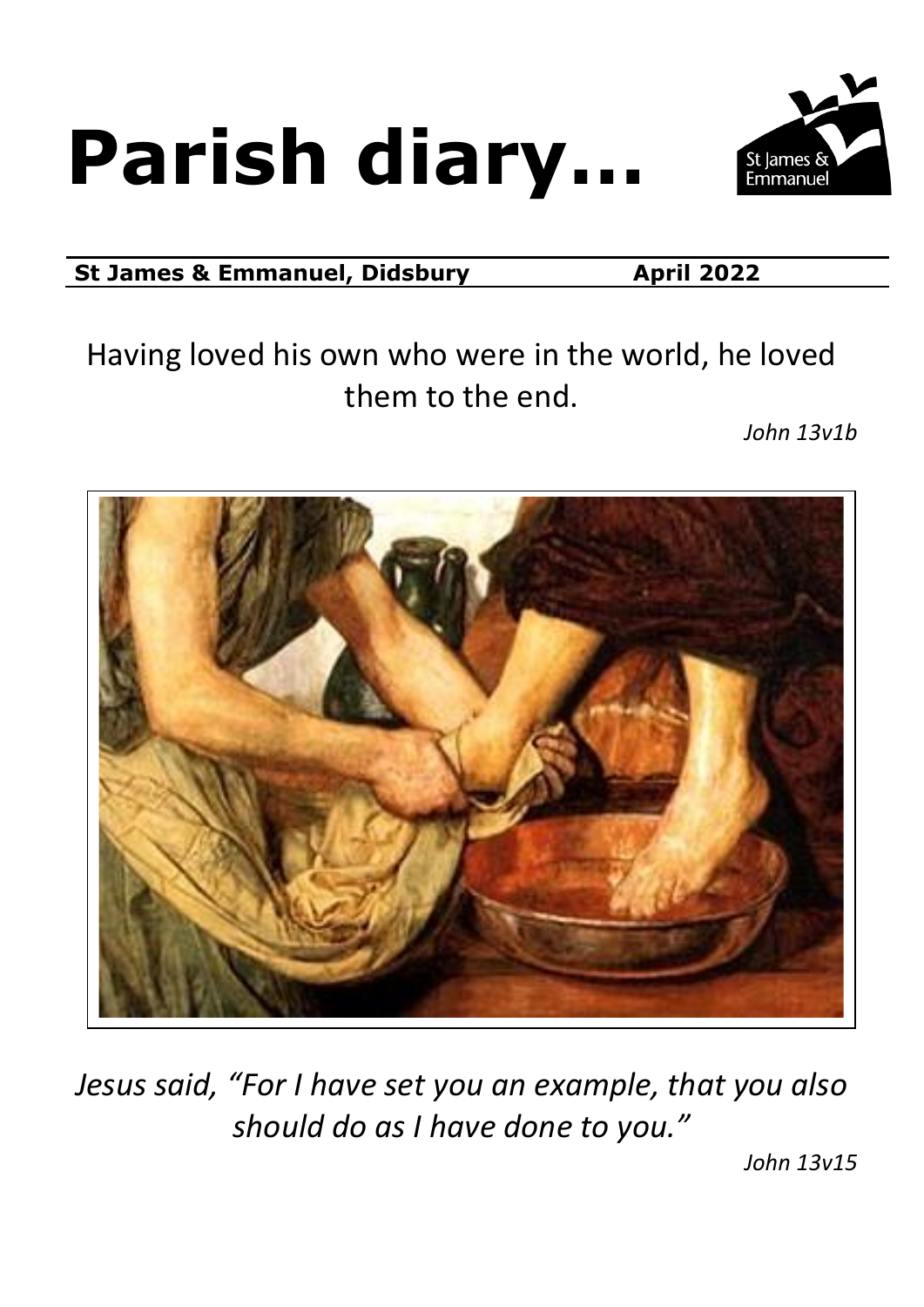|              |                | Day Date Diary:<br><b>April 2022</b>                                                               |  |  |  |  |
|--------------|----------------|----------------------------------------------------------------------------------------------------|--|--|--|--|
|              |                |                                                                                                    |  |  |  |  |
| Fri          | $\mathbf{1}$   | 9.00am Morning Prayer (on Zoom)                                                                    |  |  |  |  |
| Sat          | $\overline{2}$ | 6pm Didsbury & West Didsbury CofE Primary Schools - end of term                                    |  |  |  |  |
| Sun          | 3              |                                                                                                    |  |  |  |  |
| Mon          | 4              | Lent 5                                                                                             |  |  |  |  |
| Tue          | 5              | 9.00am Morning Prayer (on Zoom)<br>9.00am Morning Prayer (on Zoom)                                 |  |  |  |  |
|              |                | 8pm Parish prayers (No6 Zoom Room & on Zoom)                                                       |  |  |  |  |
| Wed          | 6              | 9.00am Morning Prayer (on Zoom)                                                                    |  |  |  |  |
|              |                | Ecumenical Lent course 2pm (St Christopher's) & 7.30pm (Dids Bapt)                                 |  |  |  |  |
| <b>Thurs</b> | 7              | 9.00am Morning Prayer (on Zoom)                                                                    |  |  |  |  |
| Fri          | 8              | 9.00am Morning Prayer (on Zoom)                                                                    |  |  |  |  |
| Sat          | 9              |                                                                                                    |  |  |  |  |
| Sun          | 10             | Palm Sunday (last opportunity to join electoral roll)                                              |  |  |  |  |
| Mon          | 11             | 9.00am Morning Prayer (on Zoom)                                                                    |  |  |  |  |
|              |                | 10.30am Blessing of Oils and Holy Communion (Cathedral)                                            |  |  |  |  |
| <b>Tues</b>  | 12             | 9.00am Morning Prayer (on Zoom)                                                                    |  |  |  |  |
| Wed          | 13             | 9.00am Morning Prayer (on Zoom)                                                                    |  |  |  |  |
|              |                | Ecumenical Lent course 2pm (St Christopher's Moorgate Ave)                                         |  |  |  |  |
|              |                | & 7.30pm (Didsbury Bapt, Beaver Road).                                                             |  |  |  |  |
| Thur         | 14             | <b>Maundy Thursday</b>                                                                             |  |  |  |  |
|              |                | 9.00am Morning Prayer (on Zoom)                                                                    |  |  |  |  |
|              |                | 1.45pm Coffee & Communion (Parish Centre, Lower Hall)<br>8pm - Foot-washing & Holy Communion (Emm) |  |  |  |  |
| Fri          | 15             | <b>Good Friday</b>                                                                                 |  |  |  |  |
|              |                | 10.30am - All Age Service (Emm)                                                                    |  |  |  |  |
|              |                | 2pm - An Hour at the Cross (St J)                                                                  |  |  |  |  |
| Sat          | 16             | 1.30-3.30pm Quiet Lenten Reflections (St James)                                                    |  |  |  |  |
| Sun          | 17             | <b>Easter Sunday</b>                                                                               |  |  |  |  |
| Mon          |                | <b>Bank Holiday</b>                                                                                |  |  |  |  |
| Tue          |                | Didsbury & West Didsbury CofE schools re-open                                                      |  |  |  |  |
|              |                | 9.00am Morning Prayer (on Zoom)                                                                    |  |  |  |  |
| Wed          |                | 9.00am Morning Prayer (on Zoom)                                                                    |  |  |  |  |
| Thur         | 21             | 9.00am Morning Prayer (on Zoom)                                                                    |  |  |  |  |
|              |                | 1.45pm - Dementia Café (Parish Centre, Lower Hall)                                                 |  |  |  |  |
| Fri          | 22             | 9.00am Morning Prayer (on Zoom)                                                                    |  |  |  |  |
| Sat          | 23             |                                                                                                    |  |  |  |  |
| Sun          | 24             | <b>First Sunday of Easter</b>                                                                      |  |  |  |  |
| Mon          | 25             | 9.00am Morning Prayer (on Zoom)                                                                    |  |  |  |  |
| <b>Tues</b>  | 26             | 9.00am Morning Prayer (on Zoom)                                                                    |  |  |  |  |
| Weds         | 27             | 9.00am Morning Prayer (on Zoom)                                                                    |  |  |  |  |
| Thur         | 28             | 9.00am Morning Prayer (on Zoom)                                                                    |  |  |  |  |
| Fri          | 29             | 1.45pm - Coffee & Chat (Parish Centre, Lower Hall)<br>9.00am Morning Prayer (on Zoom)              |  |  |  |  |
| Sat          | 30             |                                                                                                    |  |  |  |  |
|              |                |                                                                                                    |  |  |  |  |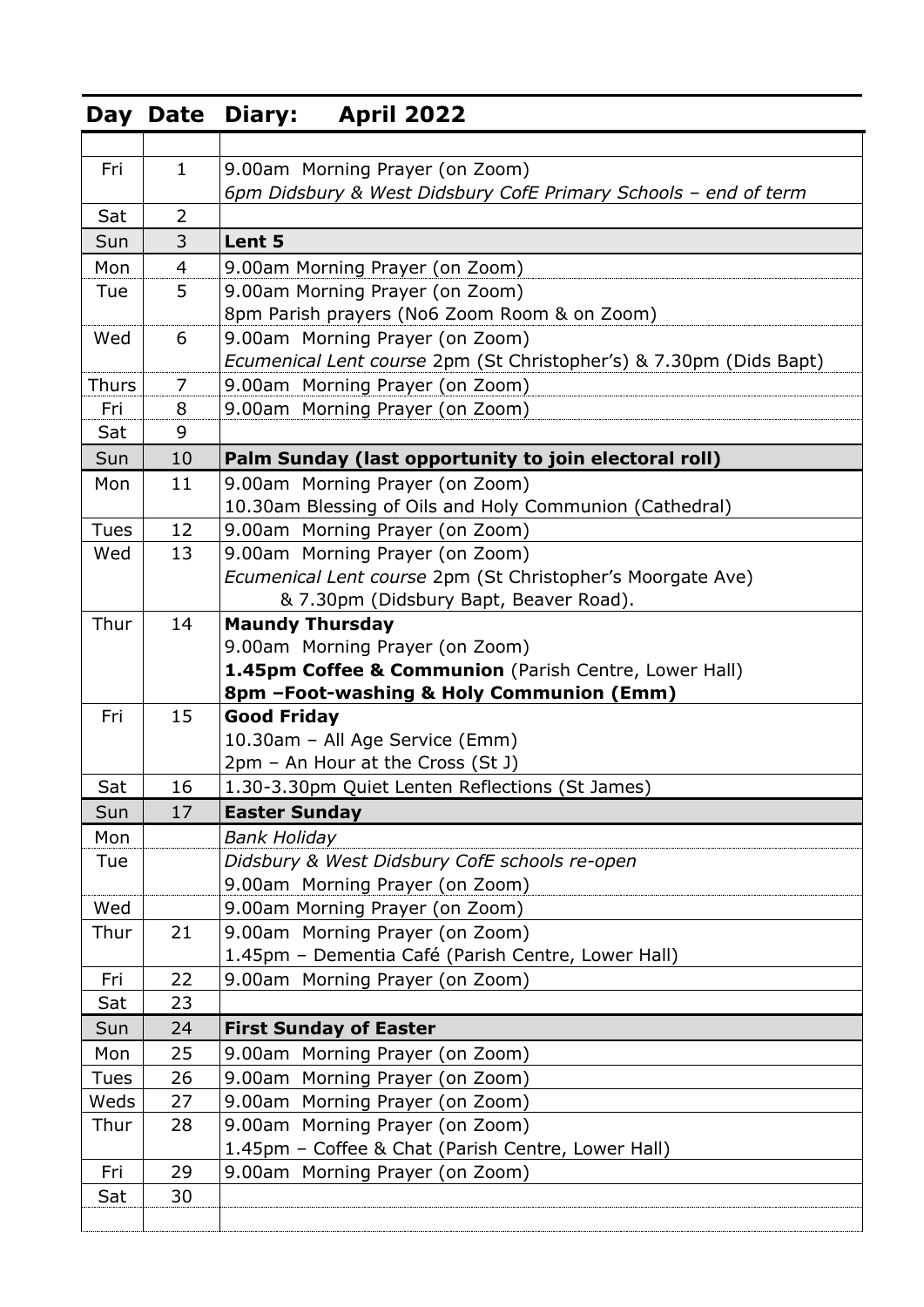## *Christos Anesti!*



## *He is risen indeed. Alleluia!*

#### **Our services**

**Sign up for the enews on our Church website for the latest information.** 

We continue to broadcast **a recorded service online** at 10.30am Sunday morning which can also be watched at anytime afterwards. For information about watching the broadcast, go to [www.stjamesandemmanuel.org](http://www.stjamesandemmanuel.org/) .

We are also holding **in-person services**, and mask-wearing is advisory unless exempt. We are open and all are welcome.

### **Parish Registers – February 2022**

#### **Baptism**

6 Feb Adult Farsi baptisms Emm Abdul Hamid, Afshin Eslami, Akbar, Ali, Azad, Behnam, Ehsan, Erfan, Gholamhossein, Hadi, Hamid Reza, Karo, Kave, Kazem,

#### Masid, Mehdi,

Mohsen, Pejman, Mohamad, Salah Aidin, Sirwan, Vahid

| 6 Feb | Jacob BIRTLES  |
|-------|----------------|
| 6 Feb | Lachlan STREET |

#### **Funeral**

3 Feb Don MCLEAN (77) 21 Feb Harold TAPLEY (98)

St James 2pm St James 2pm